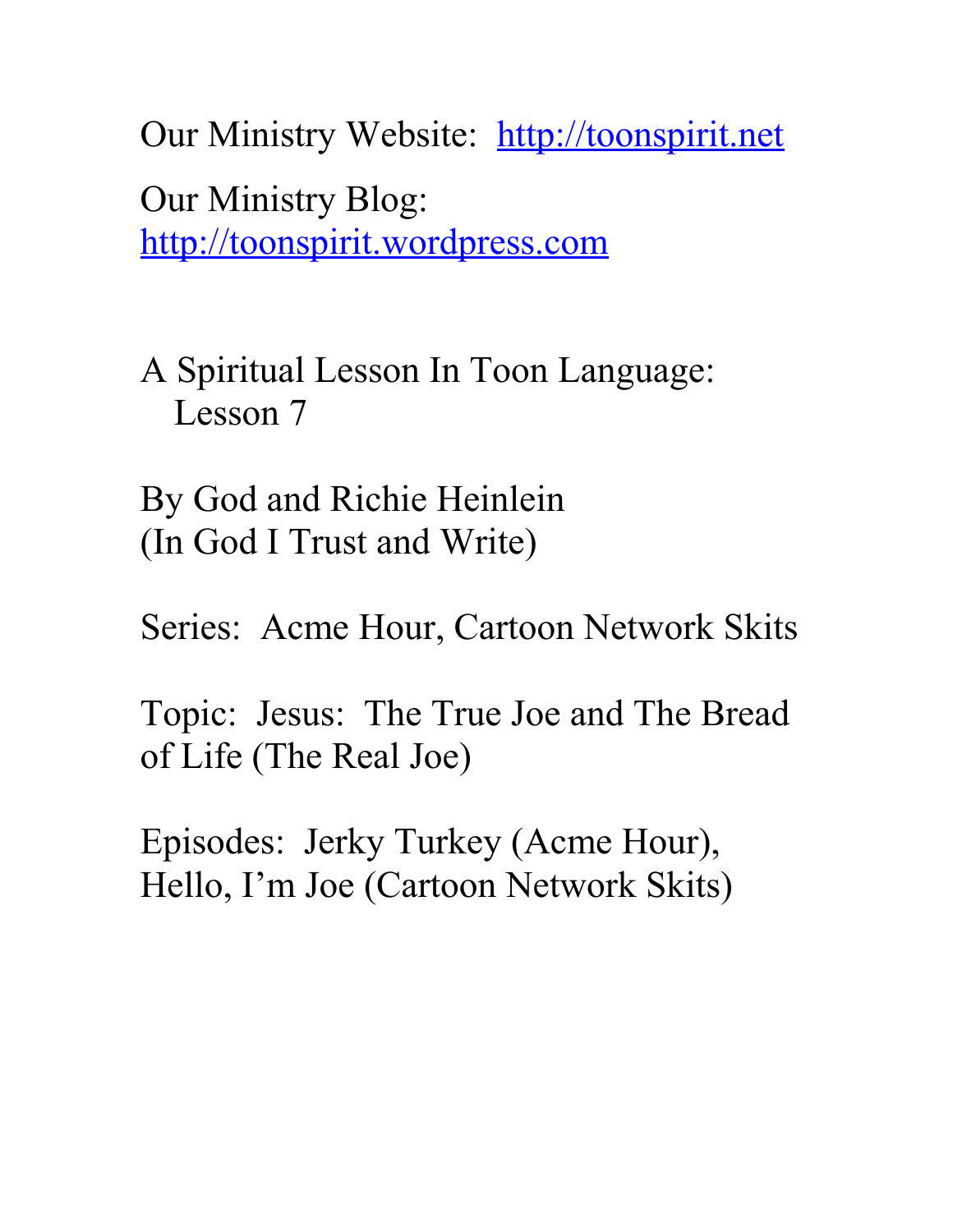## Introduction:

**I use the MGM Short Jerky Turkey to show what the Devil tries to portray himself as and the Cartoon Network Skit called Hello, I'm Joe to show who Jesus truly is.**

**Scriptures Used Include: Read Genesis 3; John 6: 1-15, 25- 59**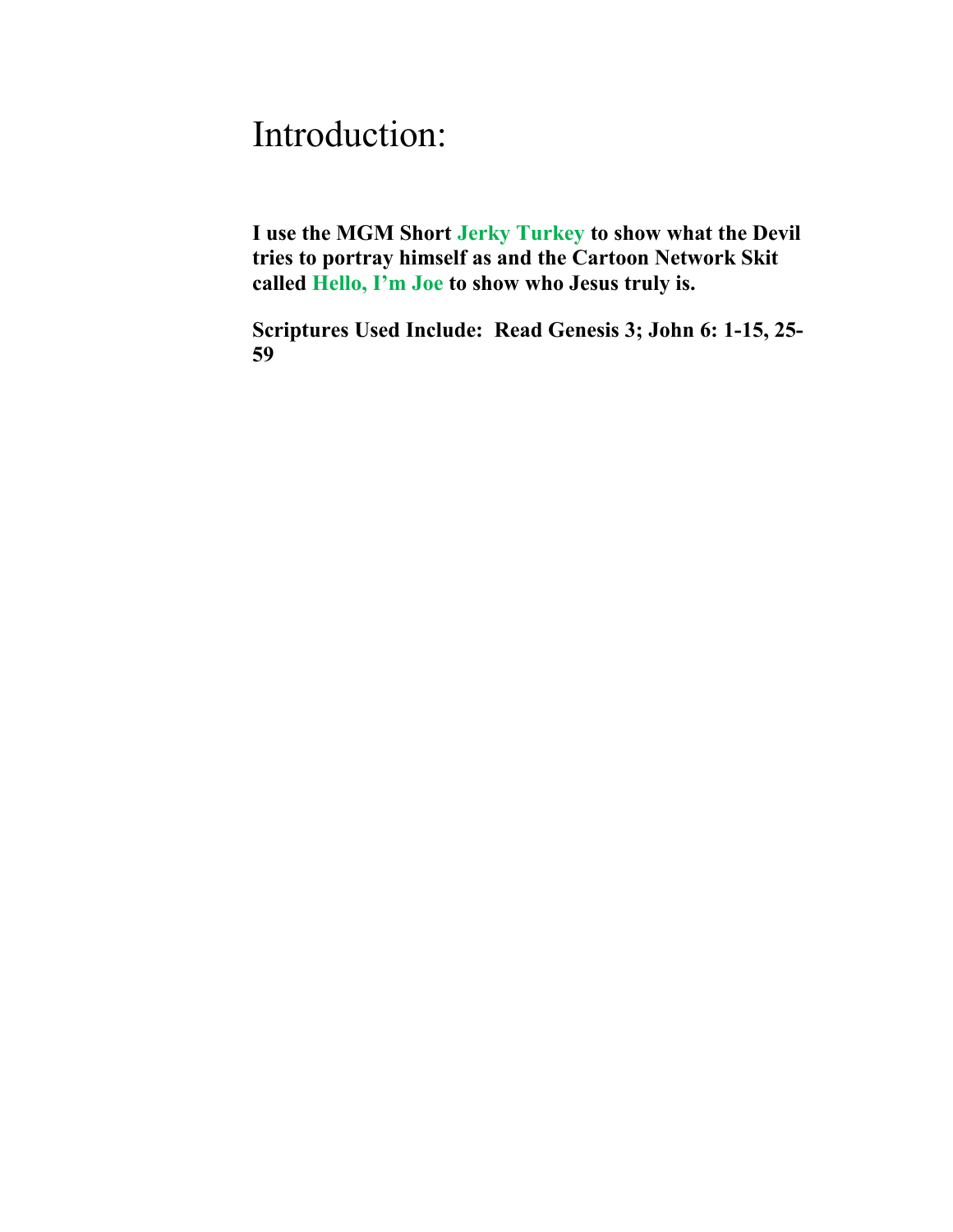I: Opening Prayer:

II: Discussion: What is a commercial? There are several types of these. Some are probably better than others. Have you ever bought something that was advertised but never delivered what you expected?

III: Introduction To The Cartoon: Both God and the Devil advertise (in other words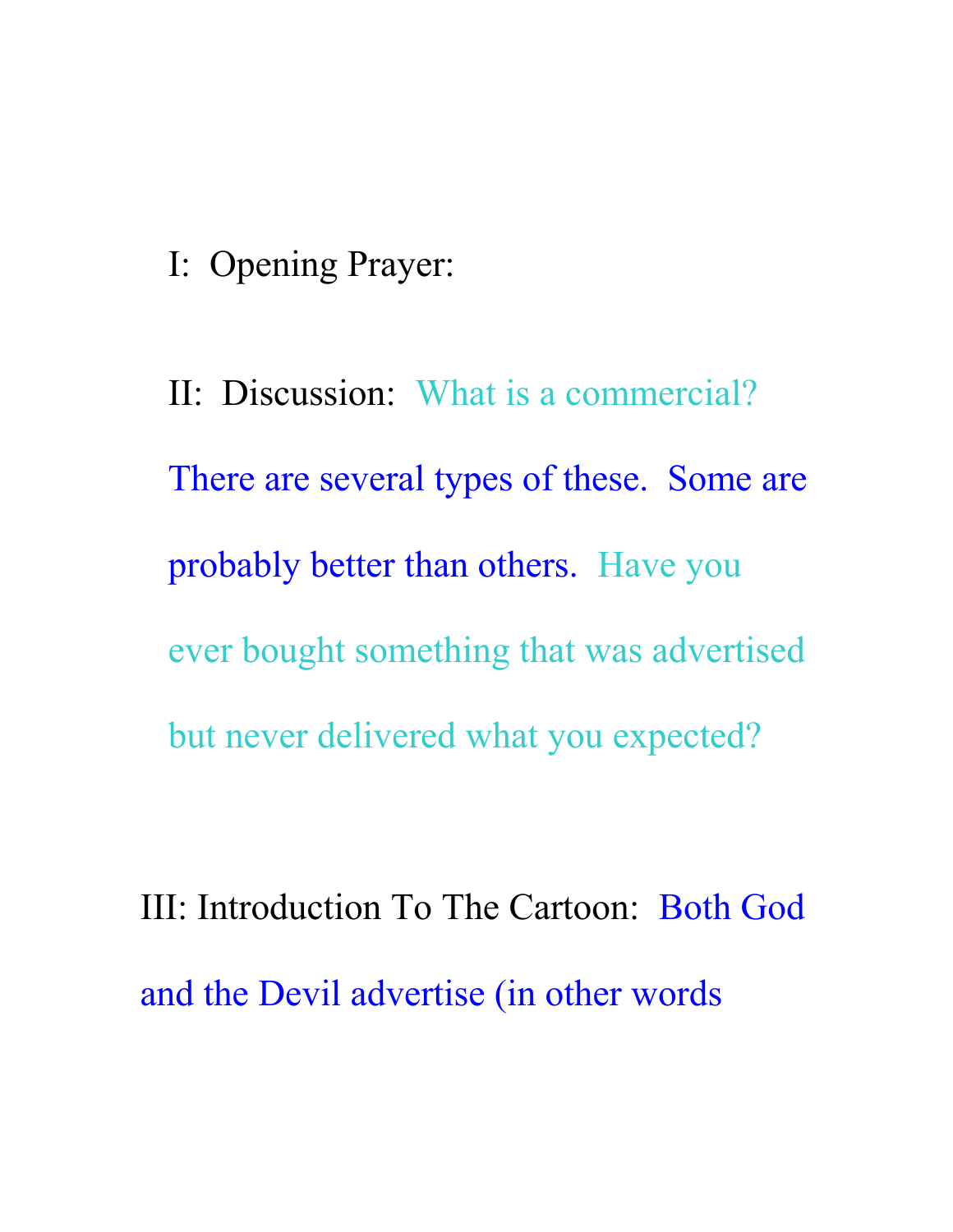make commercials) in the Bible. We will discuss the difference.

IV: Cartoon: Play Cartoon (Jerky Turkey) Cartoon Link:

http://toonspirit.net/lessons and studies/l7/J [erkey\\_Turkey.webm](http://toonspirit.net/lessons_and_studies/l7/Jerkey_Turkey.webm)

V: Discussion: What advertisement do you see in this cartoon? What happened with the pilgrim hunter and the turkey in the beginning when they were together? The middle? How were they tempted? What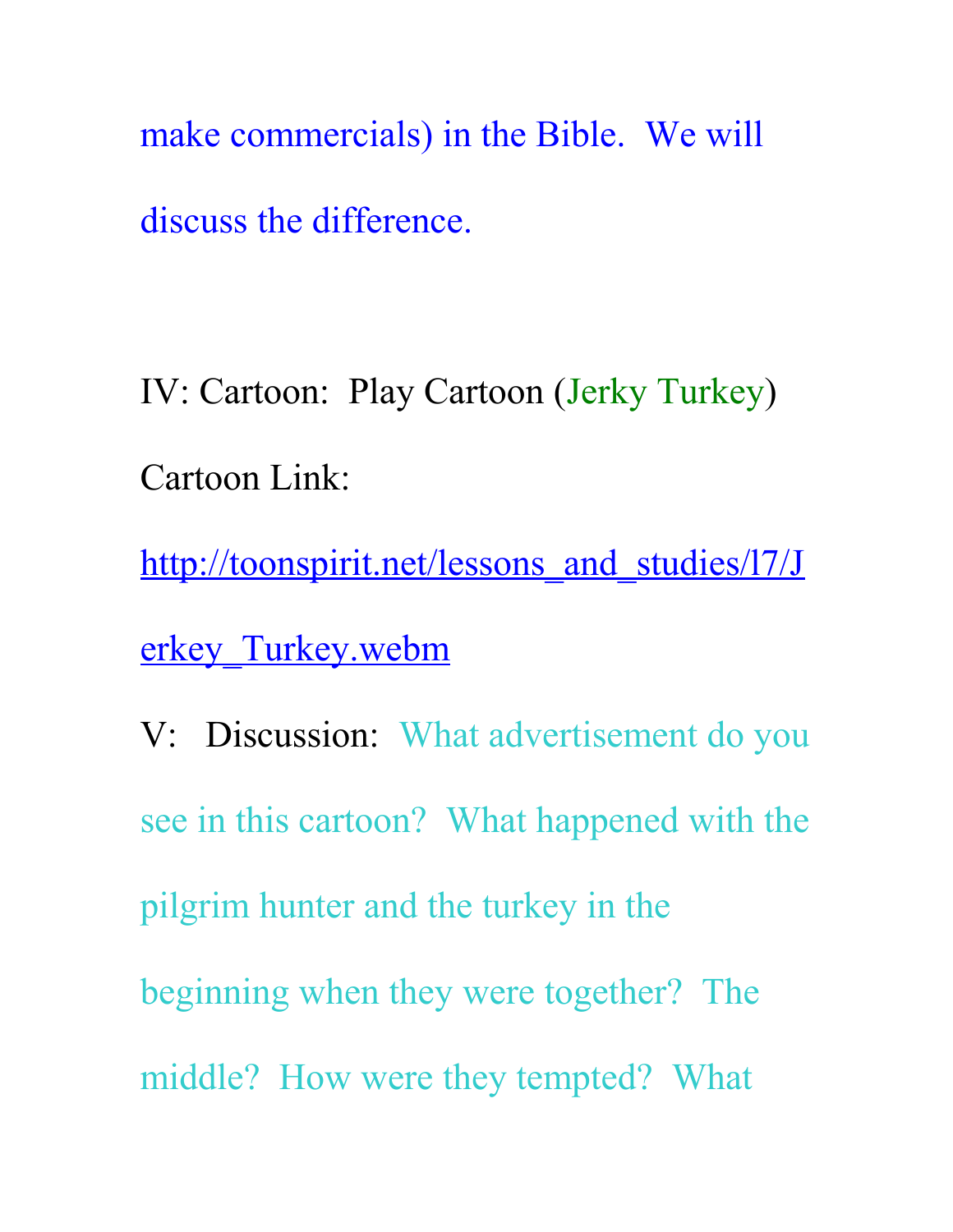happened when they said, "Let's eat at Joe's"?

VI: Bible Study I: Read Genesis 3

VII: Analysis Of Bible Study Linked To The Cartoon: In the Bible, the Devil advertised wisdom to Eve. She bought it hook, line, and sinker. The Devil was telling a half-truth. Wisdom of good and evil was granted as advertised, however, the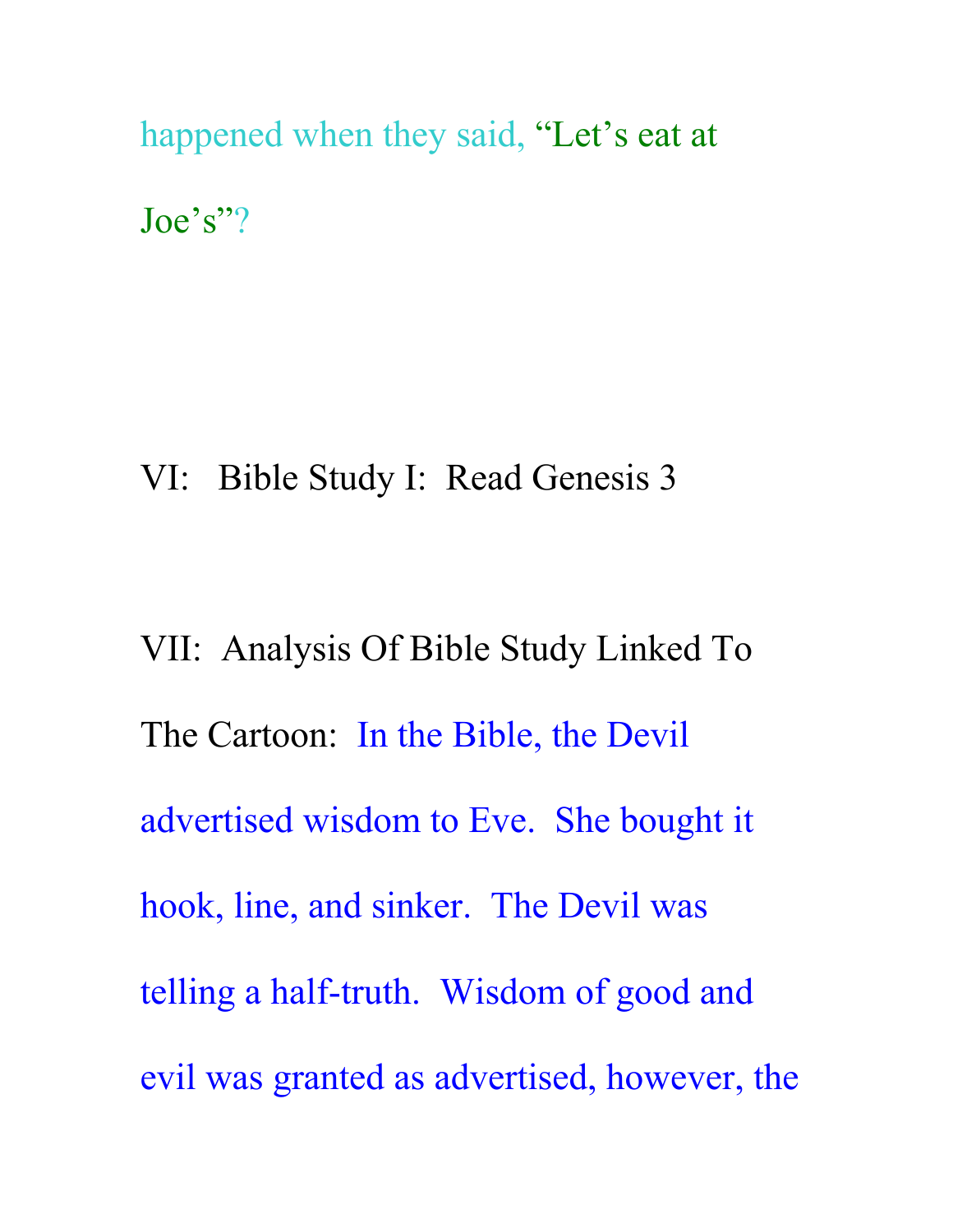Devil didn't say that there would be separation between them and God. That was not part of the deal. Adam and Eve paid dearly for doing what they did. The pilgrim and the turkey paid dearly for falling to the sandwich sign of the fake Joe. This is a fake because even if the bear might have been named Joe, he tricked them (making them think that they would get a meal not be a meal).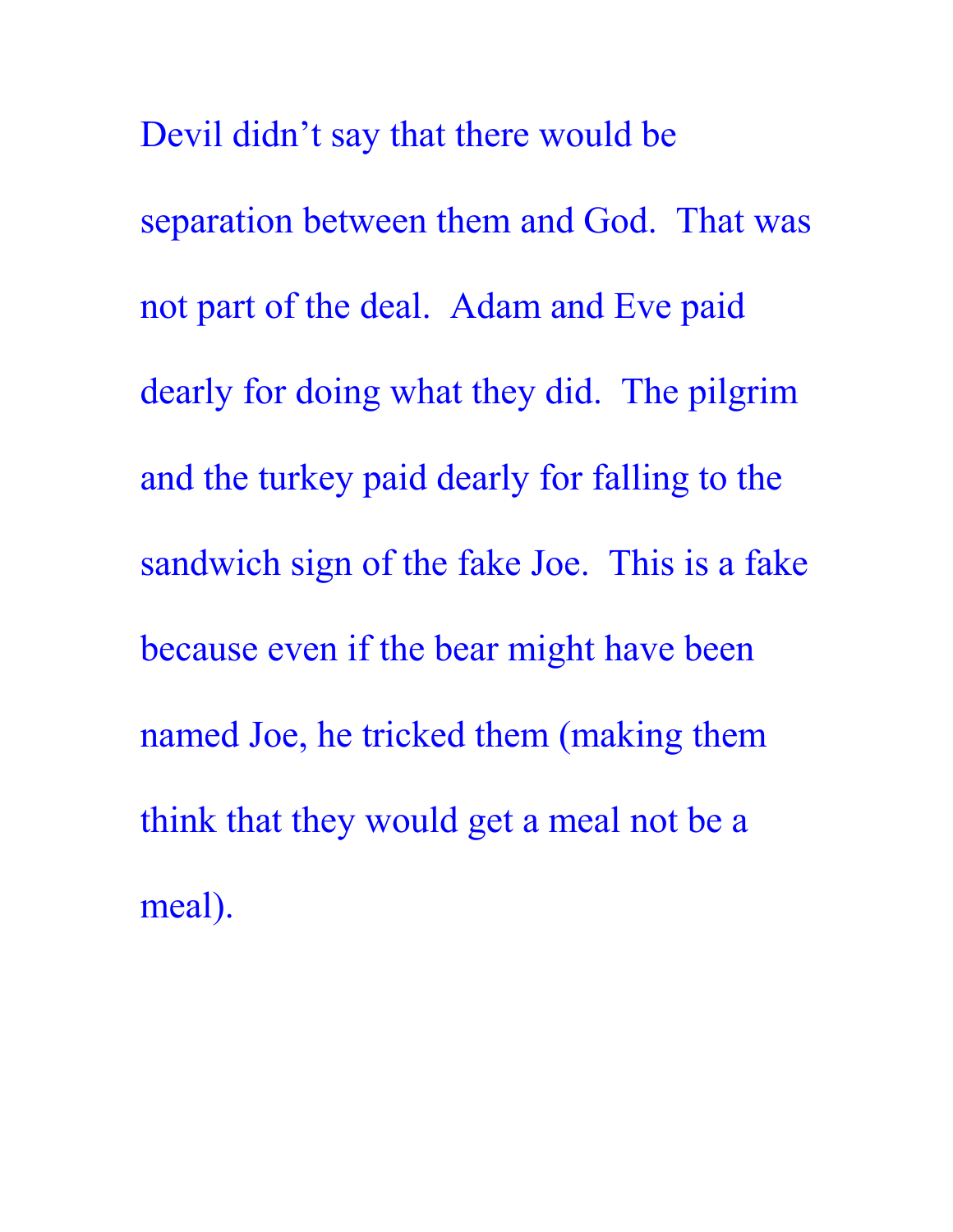Would you have fallen into the sandwich sign trap? Why or why not?

Well, that's the Devil for you. Now it's God's turn.

VIII: Cartoon: Play Cartoon Skit "Hello, I'm Joe"

Cartoon Link:

[http://toonspirit.net/lessons\\_and\\_studies/l7/](http://toonspirit.net/lessons_and_studies/l7/Hello_I_Am_Joe.webm)

Hello I Am Joe.webm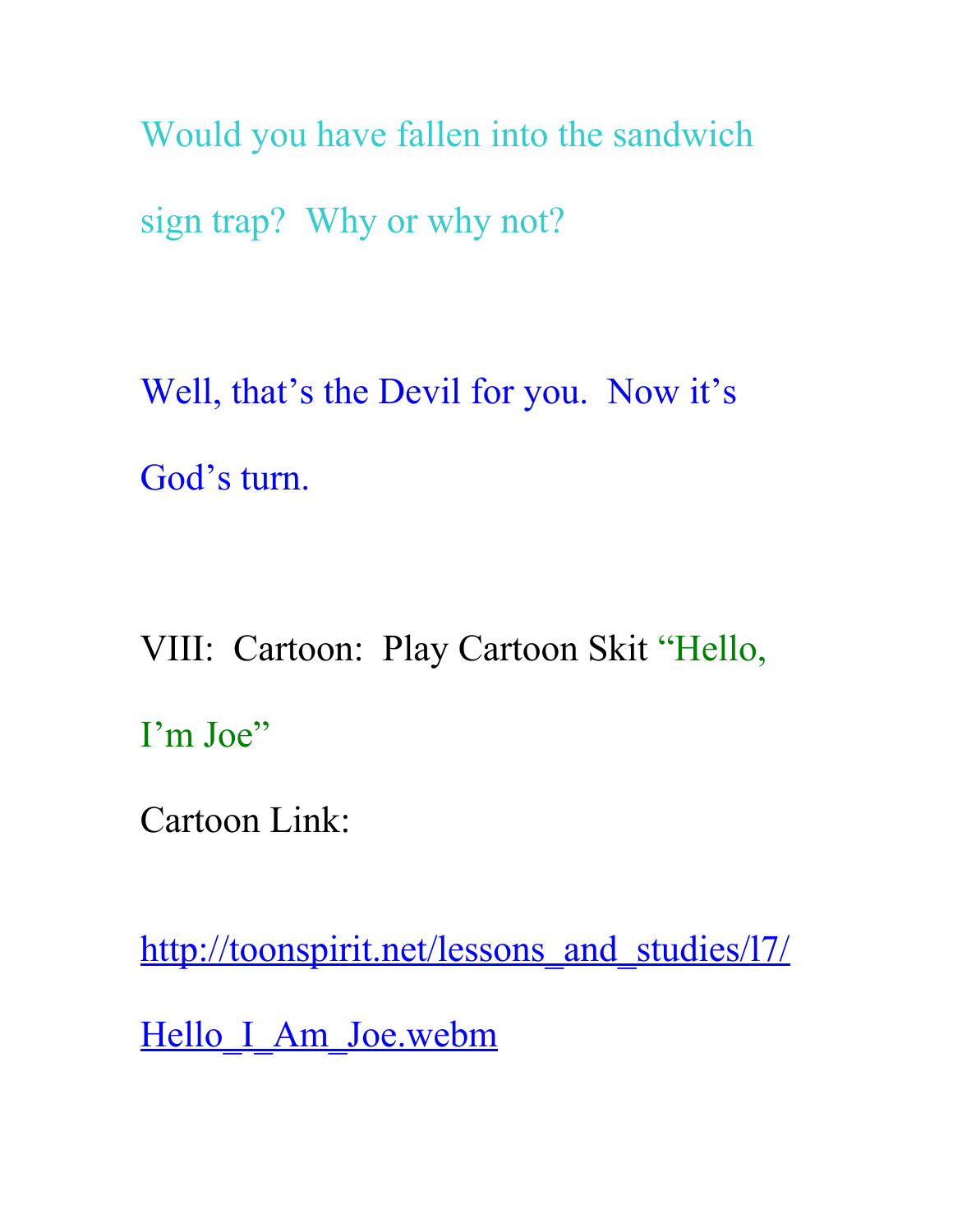IX: Discussion: What did you see in this skit that might represent Jesus? (Wait for responses if any. Explain later)

- X: Bible Study II: Read John 6: 1-15, 25- 59 with students.
- XI: Discussion: What does this scripture

mean to you?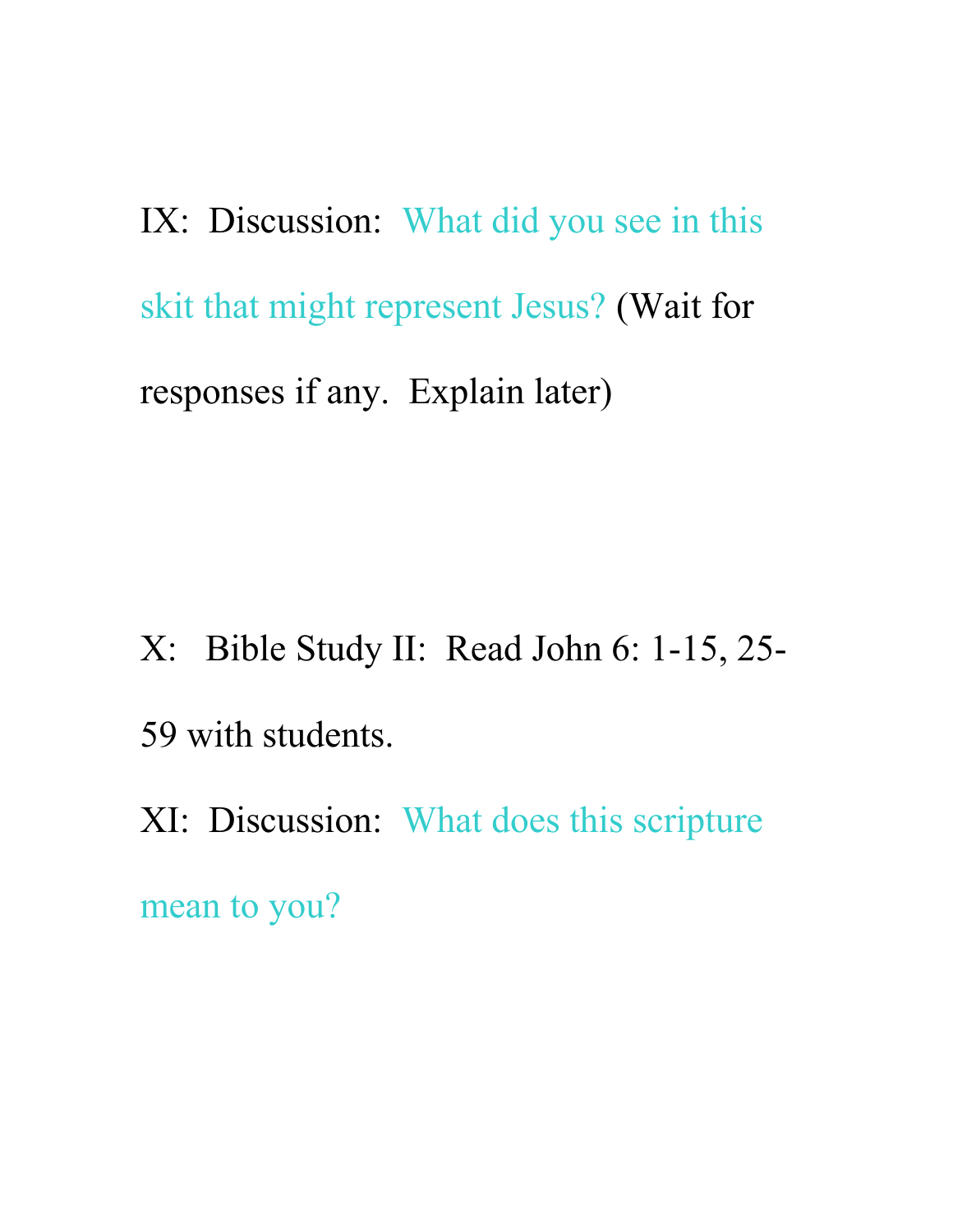XII: Interpretation Of Skit To Biblical Language And Discussion: I will slowly point out parts of this skit. Can you tell me how these parts link to Jesus yet? I will stop after each part to discuss the link in each one. Ready? Let's go!!

Part A: In our skit, Joe said: "I'm willing to bet you don't know me but I'm sure you've heard of me. I'm Joe." How does this link to Jesus?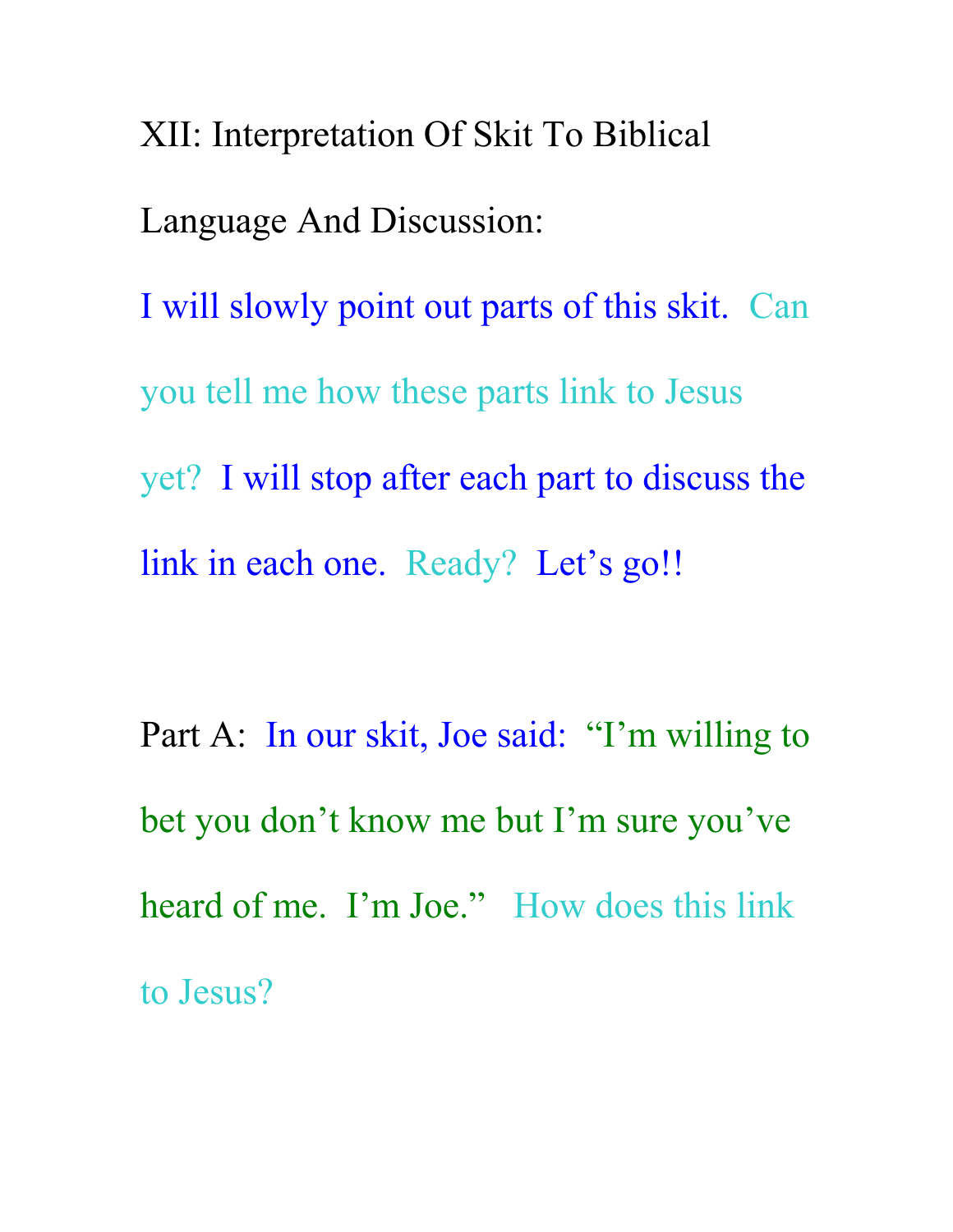Interpretation Of Part A: A lot of people have heard about Jesus but not a lot of people know who He truly is.

Part B: In our skit, Joe said he had been in the restaurant business a long time. How does this link to Jesus?

Interpretation Of Part B: God has always been in the physical and spiritual food business ever since he made all the animals and man.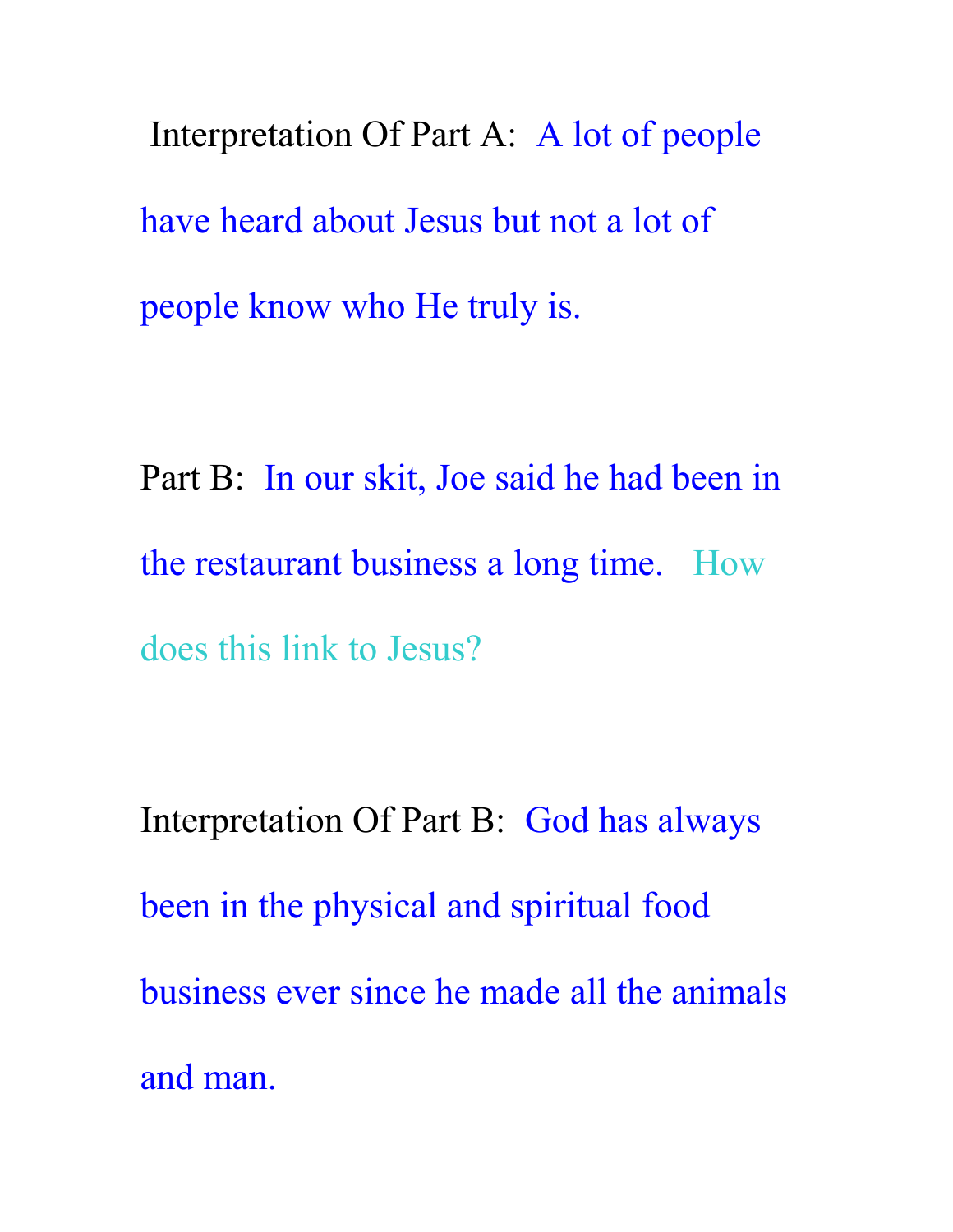Part C: In our skit, Joe said he "ain't complainin'" about the advertisement of his business because word of mouth does the advertising. How does this link to Jesus?

Interpretation Of Part C: We must likewise tell people about Jesus so they can be fed too.

Part D: In our skit, Joe said that about all of his customers have gotten flattened, blown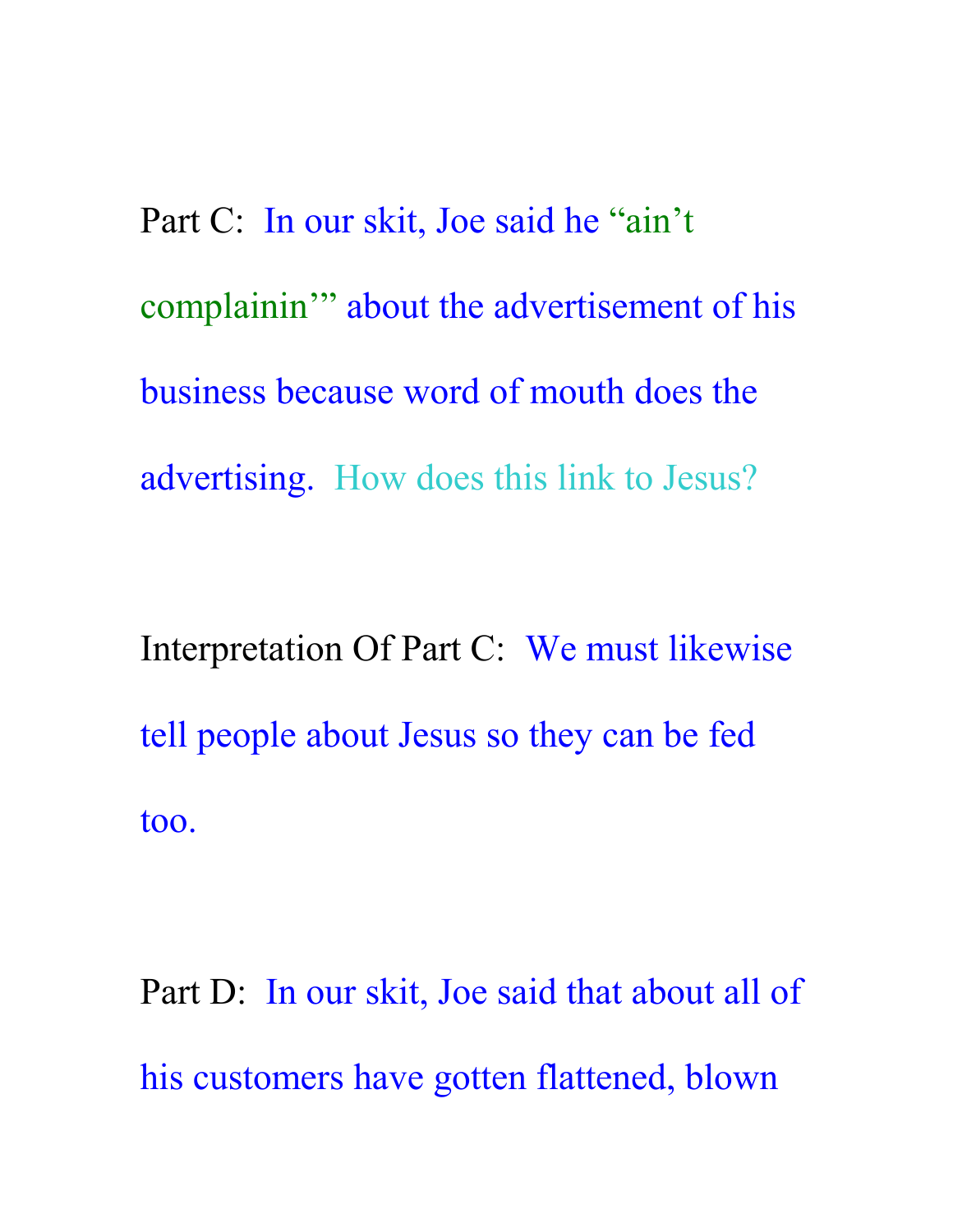up, or electrocuted. Joe said: "I ain't complainin". How does this link to Jesus?

Interpretation Of Part D: Jesus doesn't complain about these kinds of things. A lot of Jesus' customers need healing and encouragement. Some need another dose or just the first dose of his food. (Physical or spiritual)

Part E: In our skit, a worker broke some dishes and was embarrassed. Joe said he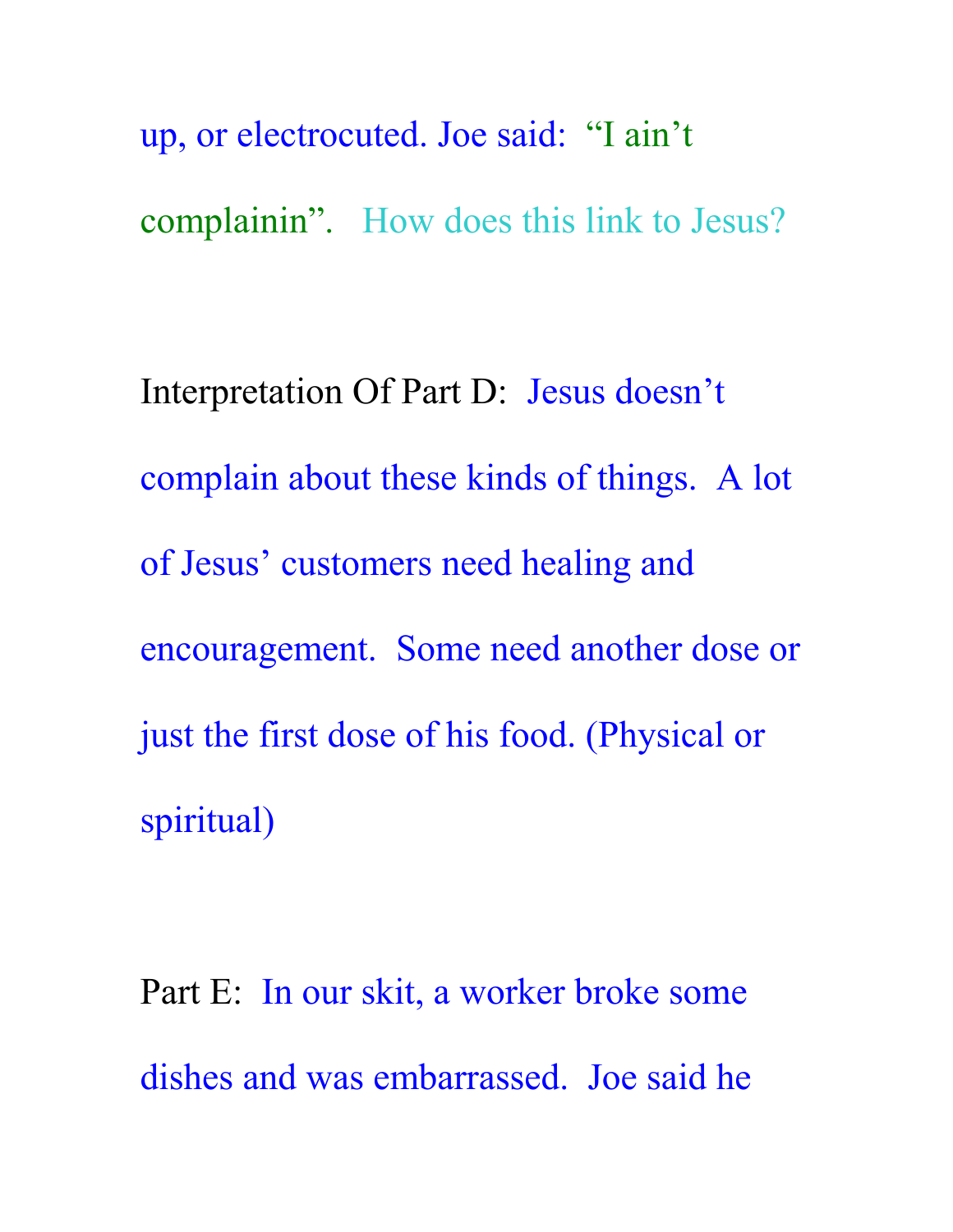"ain't complainin'" about that either. How does this link to Jesus?

Interpretation Of Part E: God doesn't complain either when we mess up because He is merciful. We need to sincerely say we are sorry for doing the wrong thing and then go on with working for God.

XIII) Closing Analysis In Biblical Language Linked To The Skit: Believe Jesus. He "ain't complainin'" Come as you are to him